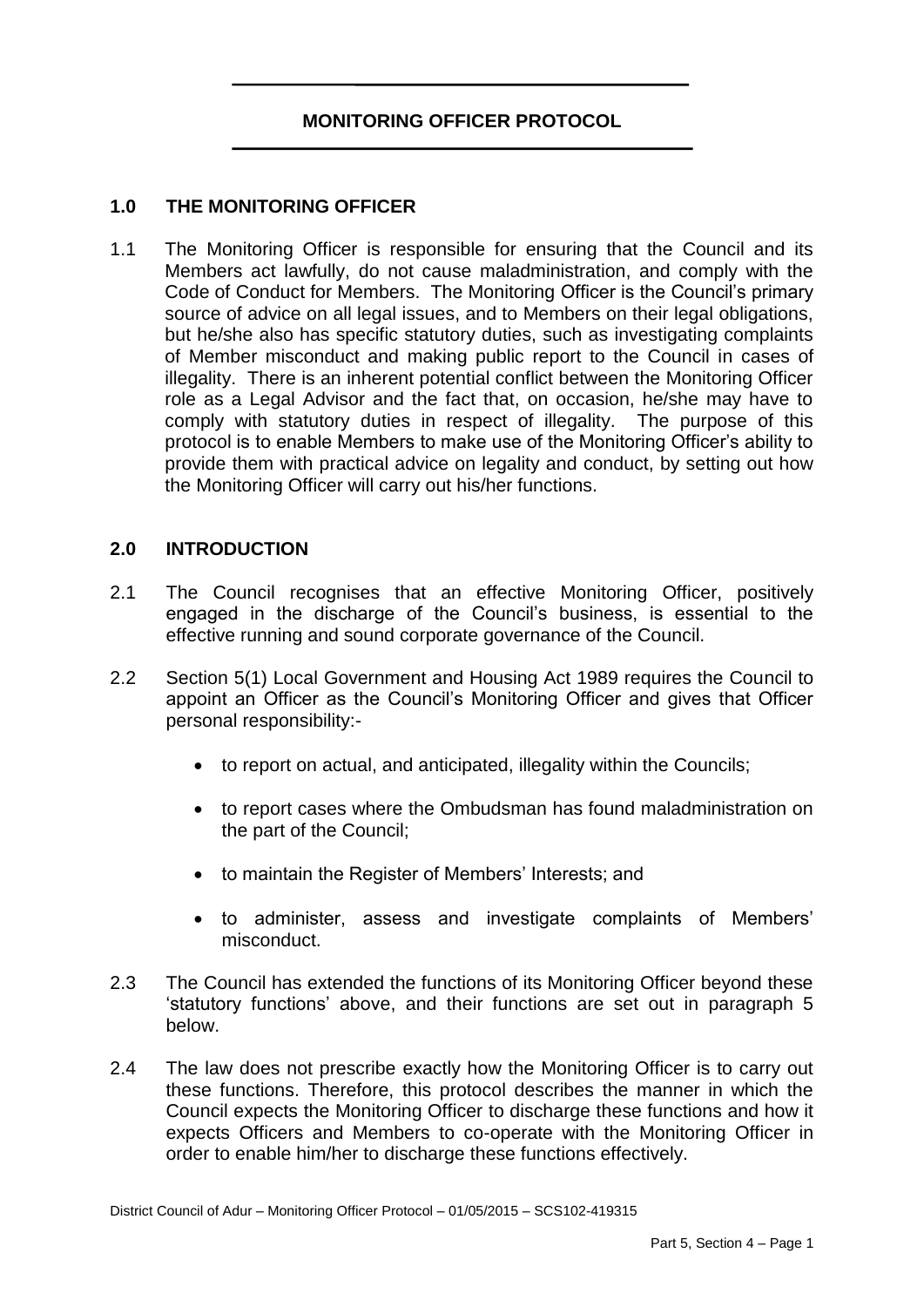# **3.0 APPOINTMENT**

- 3.1 The Monitoring Officer is appointed by Council and is the Council's Senior Legal Officer and Solicitor to the Council.
- 3.2 The Monitoring Officer is employed by Adur District Council but also seconded to Worthing Borough Council to enable him/her to act as Monitoring Officer for both Adur District Council and Worthing Borough Council.
- 3.3 Where the Monitoring Officer leaves the employment of Adur District Council, he/she automatically ceases to be the Monitoring Officer for both Councils. The Council may appoint an Officer as Interim Monitoring Officer, pending a permanent appointment.

# **4.0 PERSONAL RESPONSIBILITY**

- 4.1 The Monitoring Officer is required to carry out the statutory functions of their post personally, with the exception that:
	- the Monitoring Officer will nominate a member of staff as Deputy Monitoring Officer, with power to act as Monitoring Officer where he/she is unable to act as a result of absence or illness; and
	- in respect of the obligations relating to alleged breaches of the Members' Code of Conduct, the Monitoring Officer may arrange for any person to perform all or any of his/her functions, for example by delegating internally or by instructing an external lawyer to conduct a particular investigation.
- 4.2 Whilst the statutory functions are personal to the Monitoring Officer, he/she may arrange for any member of staff to assist him/her in the discharge of any non-statutory functions.

## **5.0 FUNCTIONS**

The functions of the Monitoring Officer are as follows:-

## **5.1 Statutory Functions**

- 5.1.1 To report to the Council in any case where he/she is of the opinion that any proposal, decision or omission by the Council or any of its Committees, Sub-Committees or Joint Committees, or any Member or Officer of the Council, has given rise to, or is likely to give rise to any illegality, in accordance with Section 5(2)(a) Local Government and Housing Act 1989.
- 5.1.2 To report to the Council in any case where the Ombudsman, after investigation, has reported that any proposal, decision or omission by the Council or any Committee, Sub-Committee or Joint Committee of the Council,

District Council of Adur – Monitoring Officer Protocol – 01/05/2015 – SCS102-419315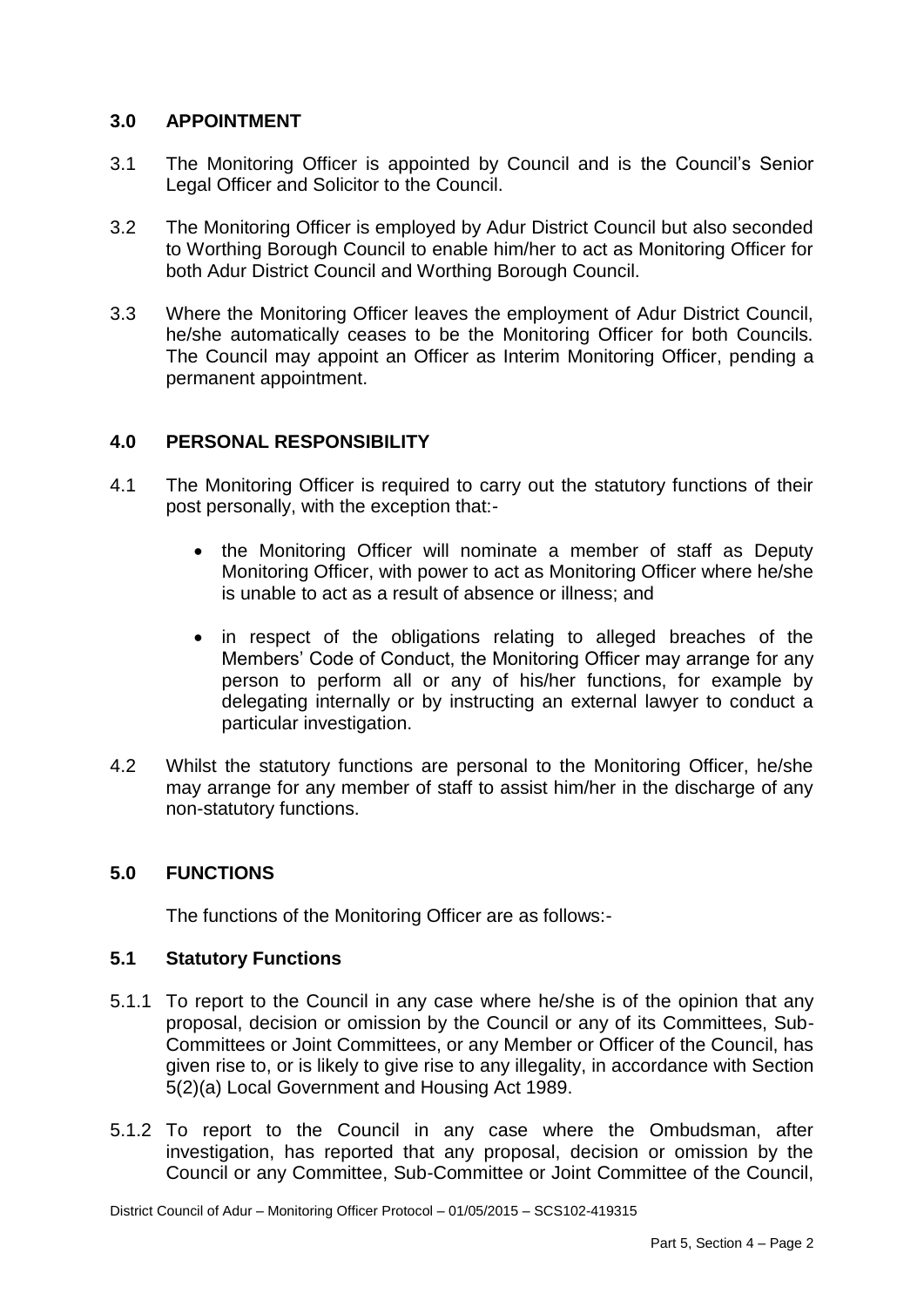or any Member or Officer of the Council has given rise to maladministration or injustice, in accordance with Section 5(2)(b) Local Government and Housing Act 1989.

- 5.1.3 To maintain the Register of Members' Interests in accordance with Section 81(1) Local Government Act 2000.
- 5.1.4 To administer, assess and investigate complaints referred to him of allegations of breach of the Members' Code of Conduct, in accordance with the Localism Act 2011.

## **5.2 Non-Statutory Functions**

- 5.2.1 To investigate any proposal, decision or omission by the Council or any of its Committees, Sub-Committees or Joint Committees, or any Member or Officer of the Council, which he/she has reason to believe may have given rise to, or is likely to, or would give rise to:-
	- illegality;
	- maladministration:
	- failure to observe the Members' Code of Conduct.
- 5.2.2 To act as the Principal Legal Advisor to the Councils' Joint Governance Committee.
- 5.2.3 To act as Principal Advisor to the Sub-Committees of the Councils' Joint Governance Committee when dealing with allegations of breach of the Members' Code of Conduct.
- 5.2.4 To provide advice to Members on the Code of Conduct for Members and local protocols adopted by the Council.
- 5.2.5 To monitor and uphold the Constitution.
- 5.2.6 Responsibility for the managing of complaints from the Commissioner for Local Administration in England and whistleblowing functions of the Council.
- 5.2.7 Appointment as Proper Officer for the Data Protection Act 1998, the Freedom of Information Act 2000 and the Regulation of Investigatory Powers Act 2001.
- 5.2.8 To consult regularly with the Chief Executive, the Chief Finance Officer and Internal Audit to identify areas where the probity of the Council can be improved or better protected and to take appropriate actions.
- 5.2.9 To investigate any application for dispensation from a Member and to report and recommend to the Councils' Joint Governance Committee as appropriate.
- 5.2.10 To ensure that Members of the Council are fully aware of their obligations in respect of probity, particularly under the Code of Conduct for Members and any local protocols adopted by the Council.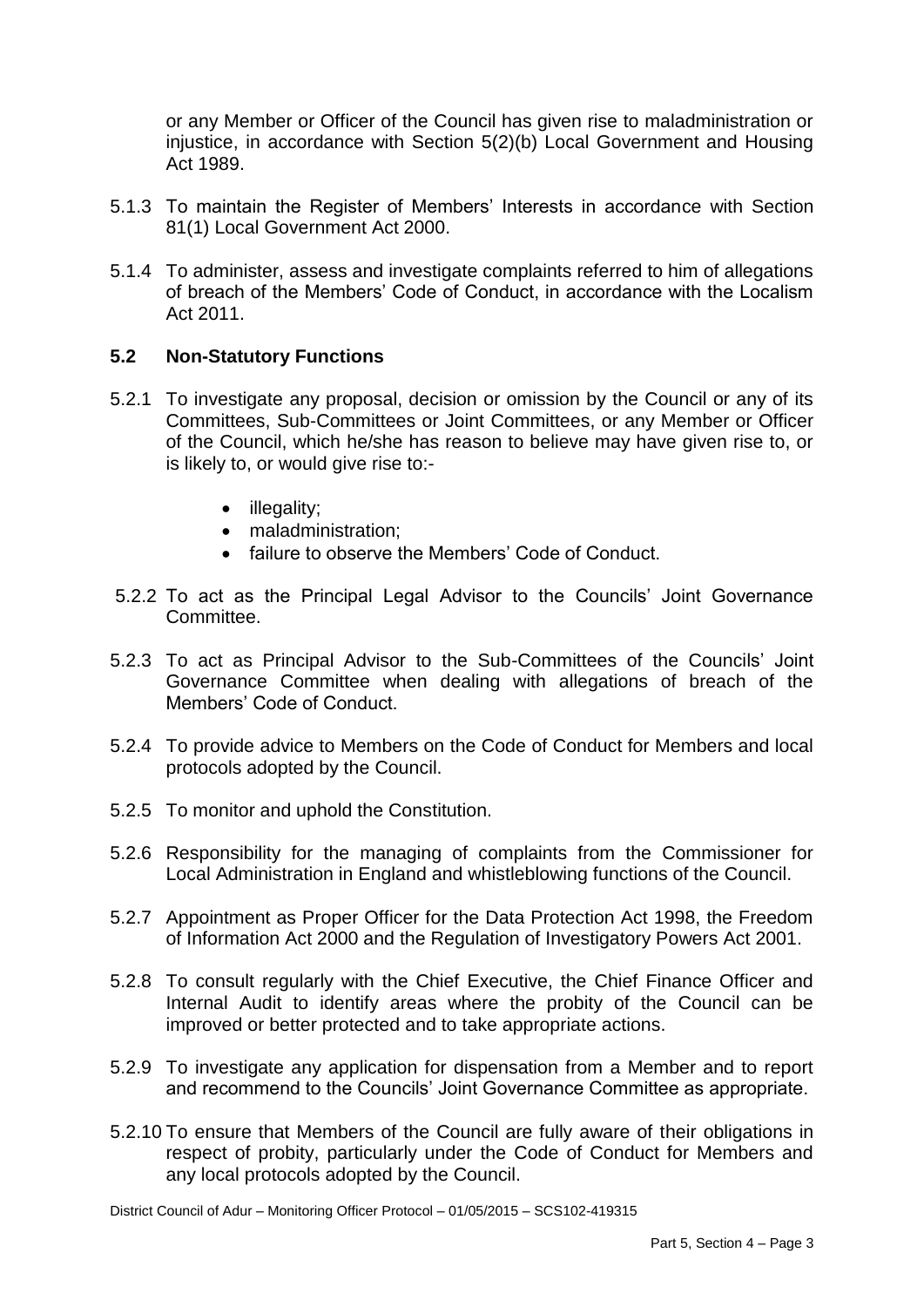- 5.2.11 To report to the Councils' Joint Governance Committee, and to the Council, on the resources which he/she requires for the discharge of his/her functions.
- 5.2.12 To report to the Councils' Joint Governance Committee on the performance of his/her functions and to make any recommendations which would better enable those functions to be performed.

# **6.0 ADVICE AND DECISIONS**

6.1 The Monitoring Officer's responsibilities fall into three distinct categories:-

#### 6.1.1 **Advice**

In a number of instances the Monitoring Officer acts as advisor to the Council, or to individual Members. For example, a Member may seek advice as to whether they have a disclosable pecuniary interest in a matter coming before a Committee. In such cases, the Monitoring Officer will provide such advice, but ultimately it is for the individual Member to take his/her own decision as to his/her conduct in the light of that advice. Where a Member's enquiry discloses a wider issue, the Monitoring Officer may decide that it is appropriate to make recommendations to the Council, in order to avoid a repetition of such difficulties.

## 6.1.2 **Decisions**

In other cases, where the proposal, action or omission would cause the Council to act unlawfully, the Monitoring Officer may be required by statute to take a decision as to whether there is, or would be, any illegality on the part of the Council, or of any Member or Officer of the Council, and to decide whether he/she is required by statute to make a report to the Council which would have the effect of suspending the implementation of the action, or decision, until the report has been considered.

#### 6.1.3 **Advice and Decision**

The categories of advice and decisions are not mutually exclusive. In some instances the conduct of a Member could for example give rise to both a failure to comply with the Code of Conduct for Members and an illegality on the part of the Councils. In some cases the Monitoring Officer may be obliged to advise a Member whilst also being required to take action as Monitoring Officer to address an illegality.

# **7.0 SEEKING THE ADVICE OF THE MONITORING OFFICER**

7.1 It is recognised that the Monitoring Officer will be most effective if he/she is able to advise on any issue at an early stage of policy formulation or implementation. Accordingly, Officers and Members of the Council should

District Council of Adur – Monitoring Officer Protocol – 01/05/2015 – SCS102-419315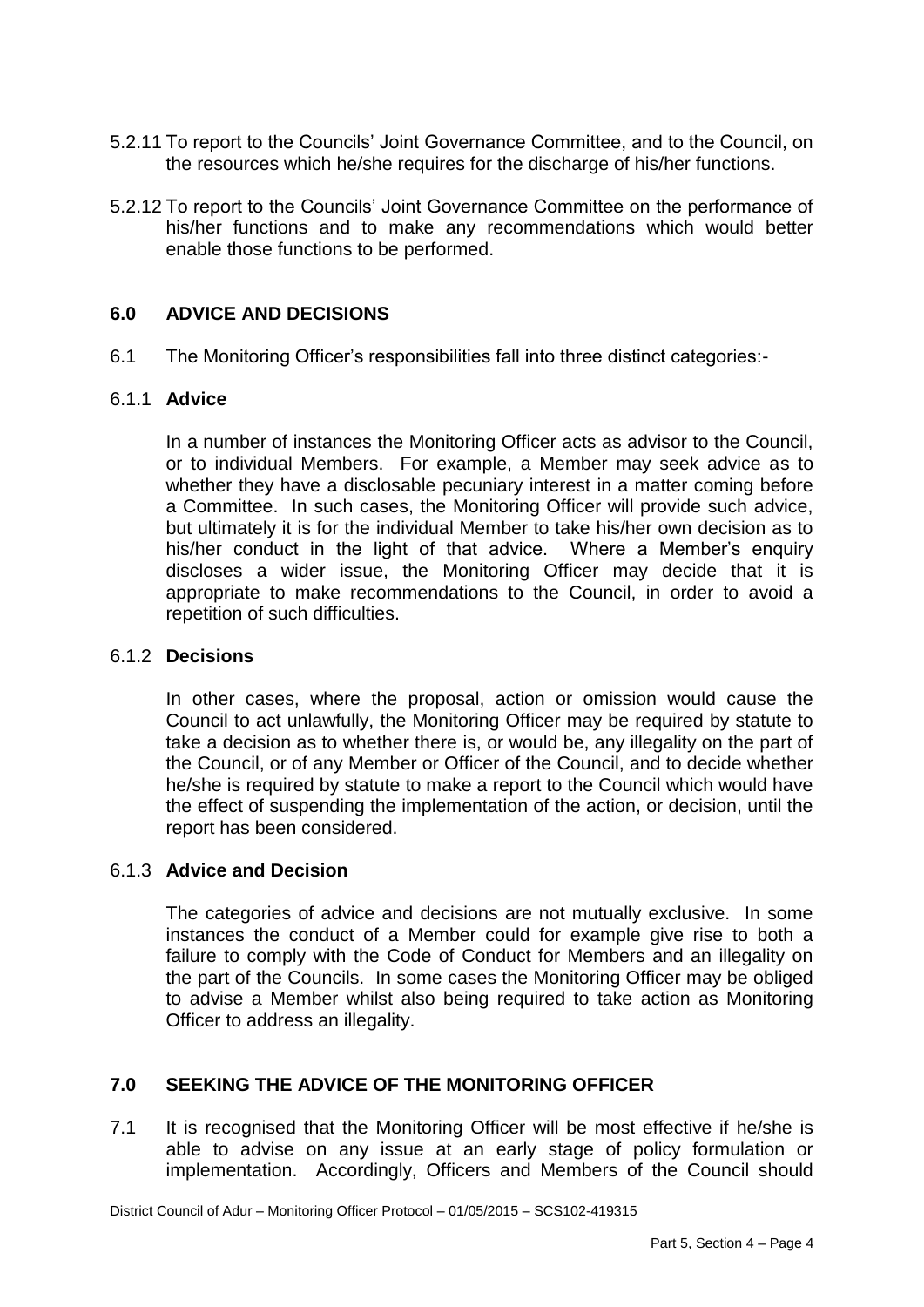routinely inform and consult the Monitoring Officer in respect of new policy proposals and action programmes.

# 7.2 **Advice on legality and maladministration**

- 7.2.1 Members and Officers of the Council may consult the Monitoring Officer in confidence in respect of any proposal, decision or omission.
- 7.2.2 Wherever possible, the Monitoring Officer will seek to avoid any illegality or maladministration by identifying alternative or legitimate means of achieving the objective of the proposal, decision, act or omission or by rectifying any deficiency.
- 7.2.3 The Monitoring Officer will only need to make a report public on the matter if the proposed decision, act or omission were, in his/her opinion, unlawful and the Officer or Member concerned subsequently took any action to progress that proposal, decision or omission, despite having been advised to the contrary by the Monitoring Officer.
- 7.2.4 Where the Monitoring Officer is consulted by a Member in respect of possible illegality or maladministration in any proposal, action or omission of the Council (as opposed to of the Member making the enquiry) the Monitoring Officer shall advise the Council's Political Group Leaders and the relevant Committee Chairman that he/she has been so consulted and the advice which he/she has given.

## 7.3 **Advice on the Code of Conduct**

- 7.3.1 The Monitoring Officer is the primary source of advice for all Members on the Code of Conduct for Members and on local protocols.
- 7.3.2 Any Member, irrespective of political party, can seek the confidential advice of the Monitoring Officer as to his/her own position. Where the Monitoring Officer is so consulted, and subject to any conflict of interest with the Council, they will seek to provide prompt advice to the Member concerned as to whether, in their opinion, the action or proposed action would constitute a failure to comply with the Members' Code of Conduct. Where he/she is so consulted by a Member about their own conduct, the Monitoring Officer will not disclose the fact of consultation or the advice given unless required to do so by law or as part of an investigation into an alleged breach of the Members' Code of Conduct.
- 7.3.3 Any Member, irrespective of political party, may seek the advice of the Monitoring Officer as to whether the actions of another Member of the Council would amount to a failure to comply with the Code of Conduct. Such enquiry should be made in writing to ensure that advice is given on the correct details. Members are encouraged to consult the Monitoring Officer before considering whether to make a formal complaint of an alleged breach of the Code. The Monitoring Officer may make enquiry of the Member in respect of whom the enquiry is made before providing such advice.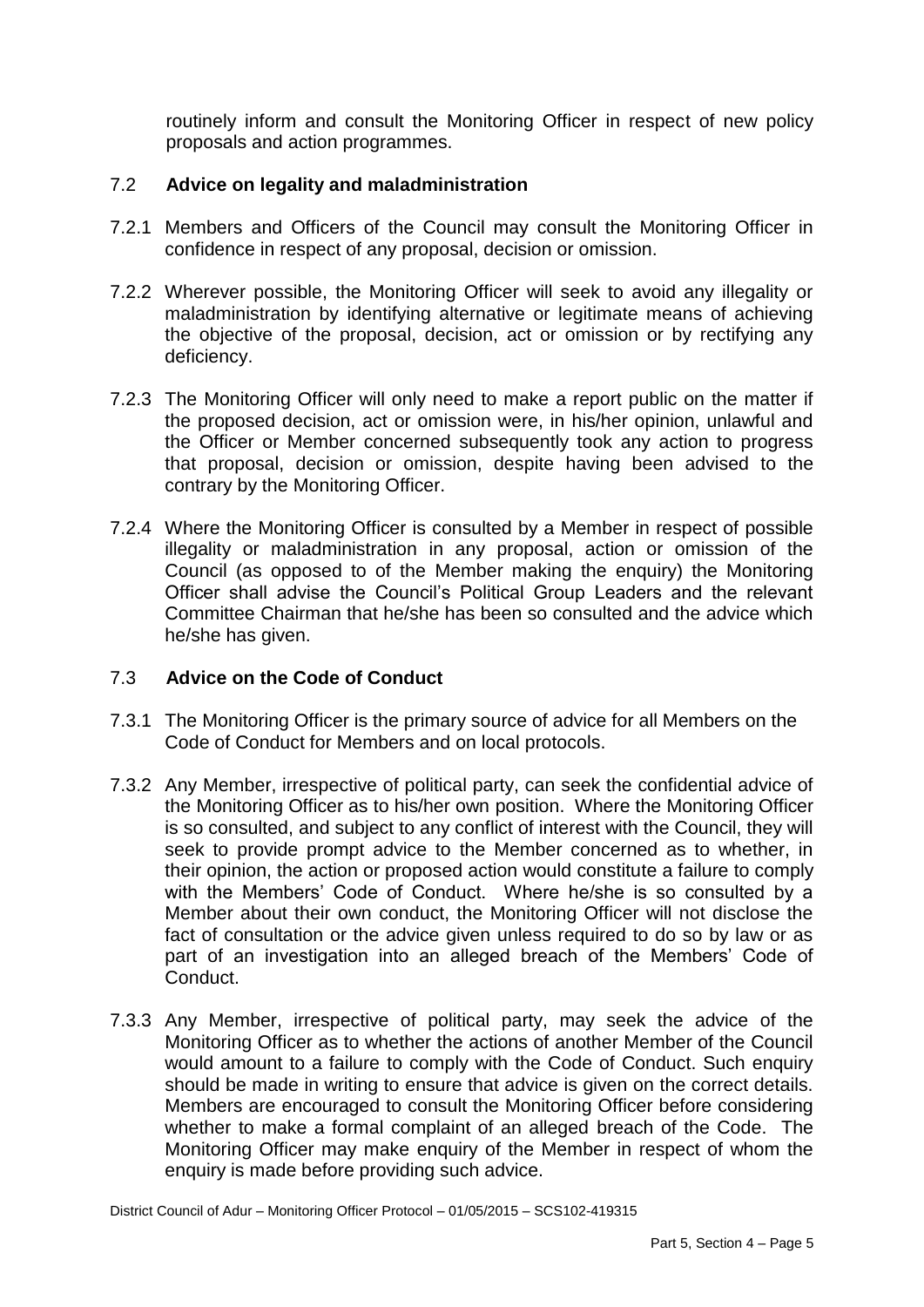# **8.0 INVESTIGATION**

#### 8.1 **Preventative Investigation**

Prevention is better than cure and the Council expects the Monitoring Officer to investigate matters which give him/her concern as to possible illegality, maladministration or breach of the Code of Conduct for Members. This would arise when the Monitoring Officer receives information which raises the possibility that a proposal, action or omission of the Council or any of its Committees, Sub-Committees or Joint Committees, or any Member or Officer of the Council, is or would be unlawful, or give rise to maladministration and injustice, or amount to a breach of the Code of Conduct for Members. In such cases, the Council expects the Monitoring Officer to investigate the matter and determine whether the proposal, action or omission, actually is or would be unlawful, or give rise to maladministration or injustice, or amount to a failure to observe the Code of Conduct for Members, and to take the appropriate action.

8.2 Where the Monitoring Officer determines that the proposal, action or omission is, or would be, a failure to comply with the Code of Conduct for Members, he/she shall advise the relevant Member accordingly. If appropriate, the Monitoring Officer could carry out an assessment of the matter, investigate as appropriate and bring the matter to the attention of the Councils' Joint Governance Committee in accordance with the Standards Procedure Rules.

#### 8.3 **Established Procedures**

Where the Monitoring Officer receives a complaint that a proposal, action or omission is unlawful or constitutes maladministration, and the Council already operates an appeal process for resolving such matters, the Monitoring Officer may deal with the matter by ensuring that the established procedure is followed. He/she may also intervene in such procedure to identify that the particular matter potentially gives rise to illegality or maladministration and injustice.

8.4 In cases where the Monitoring Officer determines that the proposal, act or omission is not unlawful, he/she shall advise any Member or Officer concerned of his/her determination. Where the Monitoring Officer determines that the proposal, action or omission is, or would be, unlawful, he/she shall, where possible, seek to agree an alternative and lawful course of action. The Monitoring Officer will then advise the complainant of their determination and of any agreed alternative course of action, which could include an offer in settlement of any injustice suffered by any person and/or the Monitoring Officer making a statutory report.

#### 8.5 **Maladministration**

Where the Monitoring Officer determines upon investigation that a proposal, act or omission has not caused, or would not give rise to, maladministration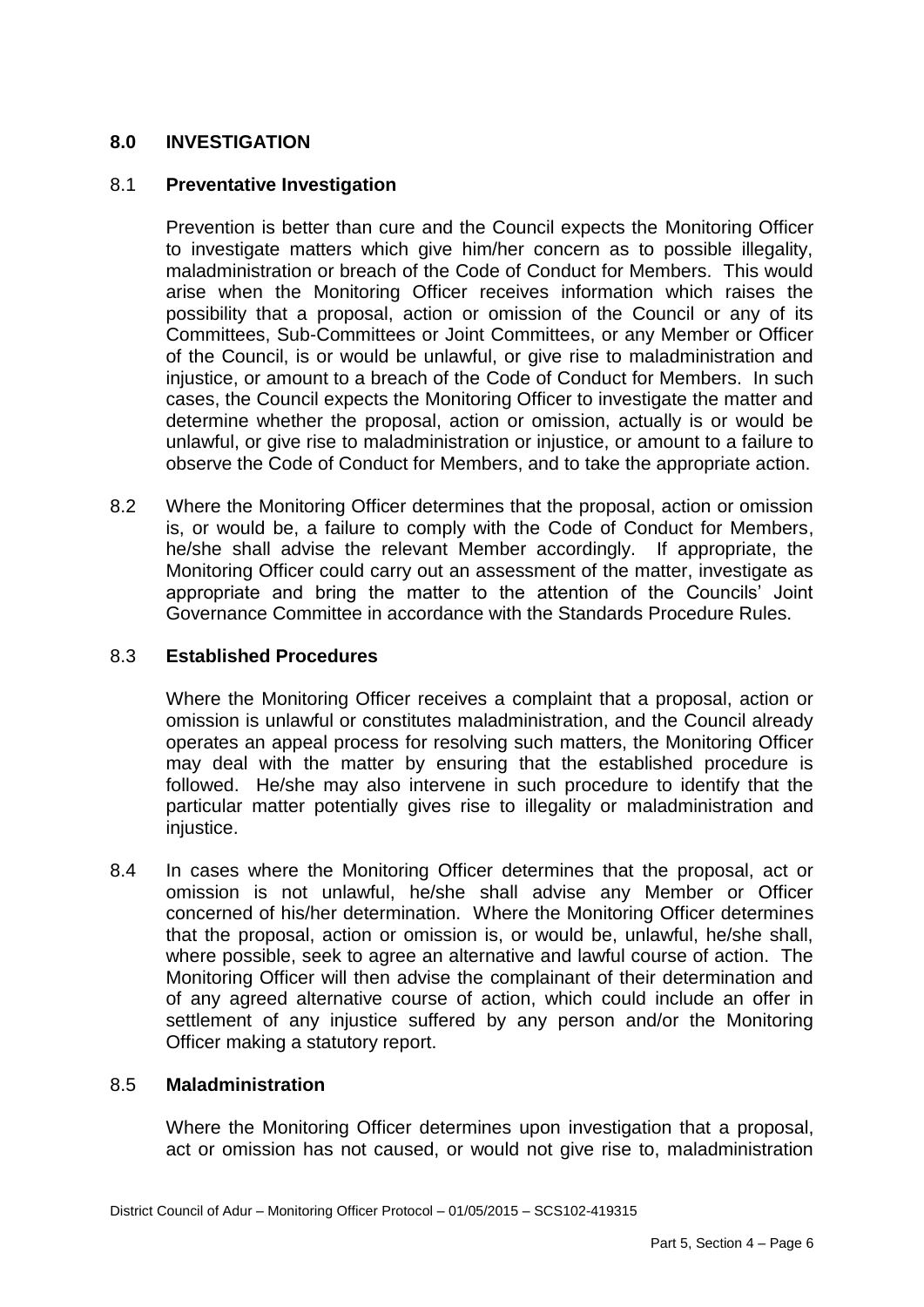and injustice, he/she shall respond to the complainant and advise any Member or Officer concerned of the determination.

Where the Monitoring Officer determines that the proposal, act or omission has caused or would give rise to maladministration and injustice, he/she shall advise any Member or Officer concerned of the determination and seek to agree an alternative lawful course of action. The Monitoring Officer shall then advise the complainant of their determination and of any agreed alternative course of action and/or offer in settlement of any injustice suffered by any person.

#### 8.6 **Failure to observe the Code of Conduct for Members**

The Monitoring Officer will deal with assessments and determinations of allegations of failure to observe the Code of Conduct for Members in accordance with the Standards Procedure Rules in Part 4 and the Code of Conduct for Members.

## **9.0 LOCAL RESOLUTION**

9.1 Where the Monitoring Officer receives a complaint of illegality, maladministration or failure to observe the Code of Conduct for Members, he/she shall, if appropriate, seek to resolve the matter amicably by ensuring the situation is as far as possible rectified, informing the complainant of the resolution and dealing with any potential compensation payment or apology. However, it is recognised that the Monitoring Officer may determine that the matter is not appropriate for local resolution or incapable of being so resolved, or is of such seriousness that a statutory report is the only appropriate response.

#### **10.0 REPORTING**

#### 10.1 **Illegality**

Where the Monitoring Officer is of the opinion that an unlawful action or omission has already occurred, or that the Council, its Committees, Sub-Committees or Joint Committees, or any Member or Officer seeks to progress an unlawful proposal, action or omission, the Monitoring Officer shall consult as far as practicable with the Chief Executive and the Chief Finance Officer (Section 151 Officer), prior to determining whether to make a formal report under Section 5 of the Local Government and Housing Act 1989.

To avoid a separate statutory report, the Monitoring Officer shall be entitled, if they wish, to add their written advice to the report on the matter by any other Officer of the Council, and/or to provide oral advice at any meeting of the Council.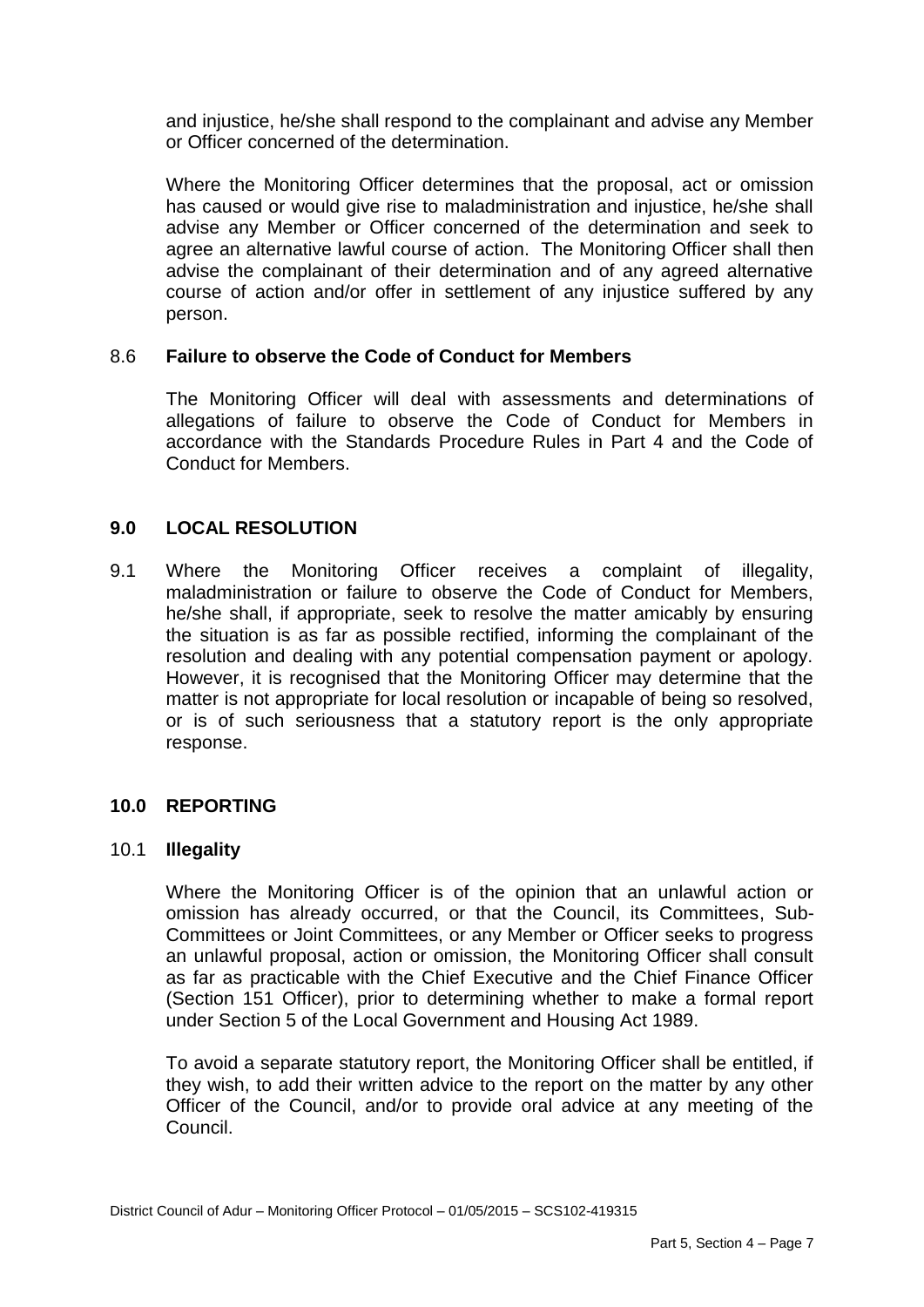## 10.2 **Maladministration**

Where the Monitoring Officer is of the opinion that maladministration and injustice have already occurred, or where the Council or any Committees, Sub-Committees, or Joint Committees of the Council, or any Member or Officer of the Council, seek to progress a proposal, action or omission which would give rise to maladministration and injustice, the Monitoring Officer shall consult as far as practicable with the Chief Executive and the Chief Finance Officer (Section 151 Officer) before determining whether to make a written report to the decision-maker. The Monitoring Officer shall be entitled to add his/her written advice to the report on the matter by any other Officer of the Council, and/or to provide oral advice at any meeting of the Council.

# 10.3 **Failure to observe the Code of Conduct for Members**

The Monitoring Officer will deal with allegations of failure to observe the Code of Conduct for Members in accordance with the Council's Code of Conduct for Members and the Standards Procedure Rules.

# **11.0 ADVICE TO INDIVIDUAL MEMBERS**

- 11.1 Wherever possible, the Monitoring Officer will provide advice to individual Members to support them in the discharge of their responsibilities as a Councillor. The Monitoring Officer will not however provide advice to a political group or party or to a Member making an enquiry on their behalf.
- 11.2 The Monitoring Officer is employed by the Council and owes his/her primary responsibility to the Council, rather than to any individual Member or group of Members. Consequently, where the Monitoring Officer considers that providing advice to a Member on a matter which is incompatible with their role as advisor to the Council, or any action they may have to take on behalf of the Council, the Monitoring Officer may decline to provide such advice but could, at their discretion, secure such advice from an independent source at the Council's expense.

# **12.0 MONITORING AND INTERPRETING THE CONSTITUTION**

- 12.1 The Monitoring Officer will monitor, and review on a regular basis, the effectiveness and operation of the Council's Constitution so as to ensure that the aims and principles of the Constitution are given full effect and that the Constitution enables the Council to discharge its functions effectively.
- 12.2 In order to conduct such monitoring and review, the Monitoring Officer may:
	- consult any Member and/or Officers and other organisations and persons having dealings with the Council;
	- observe meetings of Members and/or Officers at any level;

District Council of Adur – Monitoring Officer Protocol – 01/05/2015 – SCS102-419315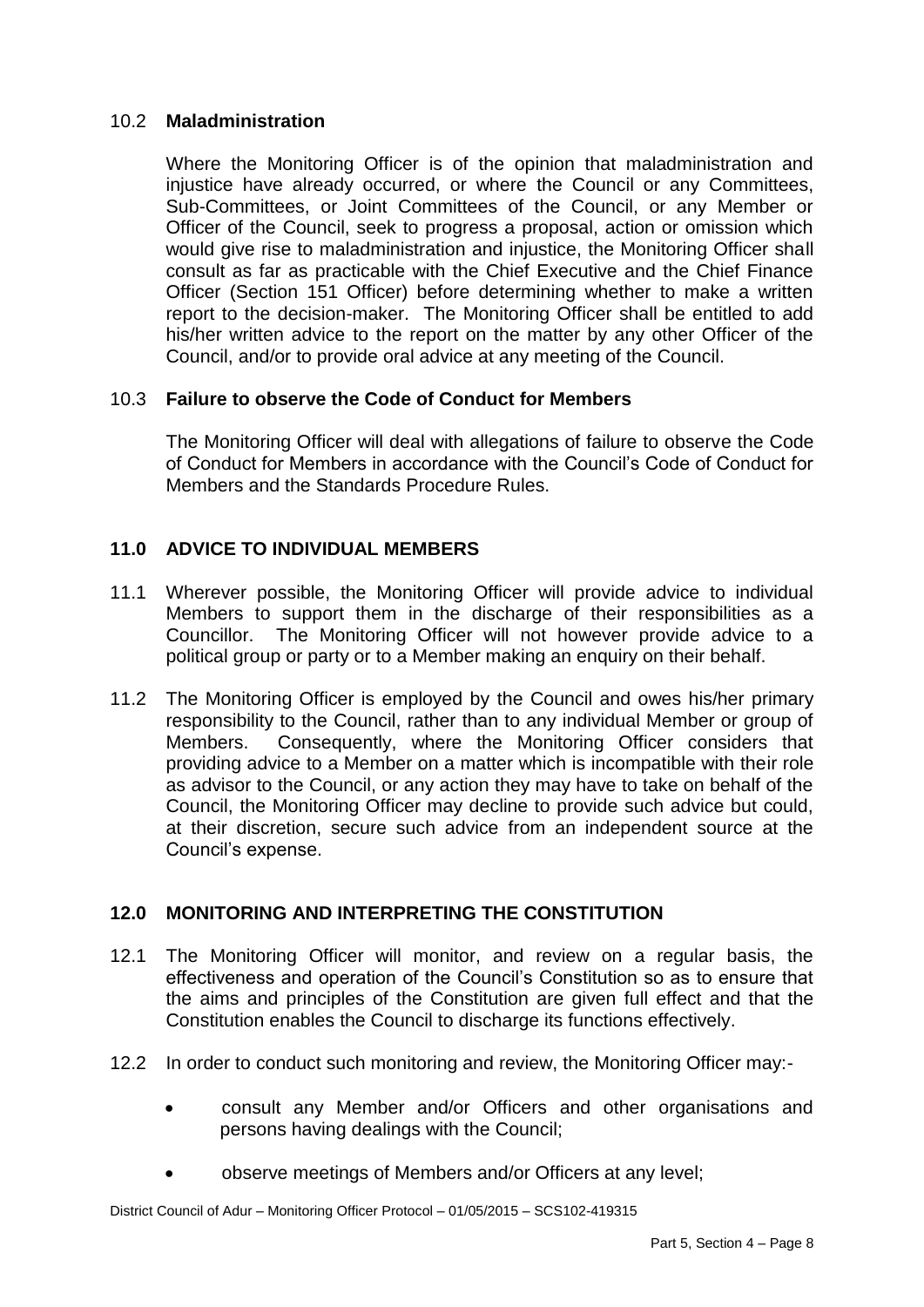- undertake an audit trail of a sample of decisions;
- record and analyse issues raised with him/her by Members, Officers, the public and other relevant stakeholders;
- compare practices in this Council with those in other comparable authorities, or national examples of best practice; and
- consider any relevant reports and recommendations of the District Auditor and other regulatory agencies.
- 12.3 The Monitoring Officer shall consult the Chief Executive and the Chief Finance Officer periodically, highlighting areas where there is potential to improve the Constitution or its effectiveness, before determining whether to report to the Council on any necessary changes.
- 12.4 The Monitoring Officer will maintain an up-to-date copy of the Constitution and ensure that it is accessible to Members, Officers and the public and will make such amendments to the Constitution as are necessary to reflect changes of fact and law and decisions of the Council. The Council shall retain the power and responsibility to consider and determine policy changes to the Constitution.
- 12.5 The Monitoring Officer shall be responsible for advising on the interpretation of the Constitution and in particular, shall determine whether a proposed decision is contrary to the policy framework or the approved budget and whether a proposal is sufficiently urgent to merit the use of the statutory urgency provisions or the Chief Executive's urgency powers.

## **13.0 RESOURCES**

- 13.1 The Council is required by statute to provide the Monitoring Officer with the resources which he/she considers are necessary for the fulfilment of his/her statutory duties.
- 13.2 For the purpose of carrying out their functions, the Monitoring Officer shall be provided with the following resources:
	- the right of access to all documents and information held by or on behalf of the Council;
	- the right of access to any meetings of Members or Officers of the Council, although this does not extend to any meetings held by any political party or group;
	- the right to require any Officer or Member of the Council to provide an explanation of any matter under investigation;